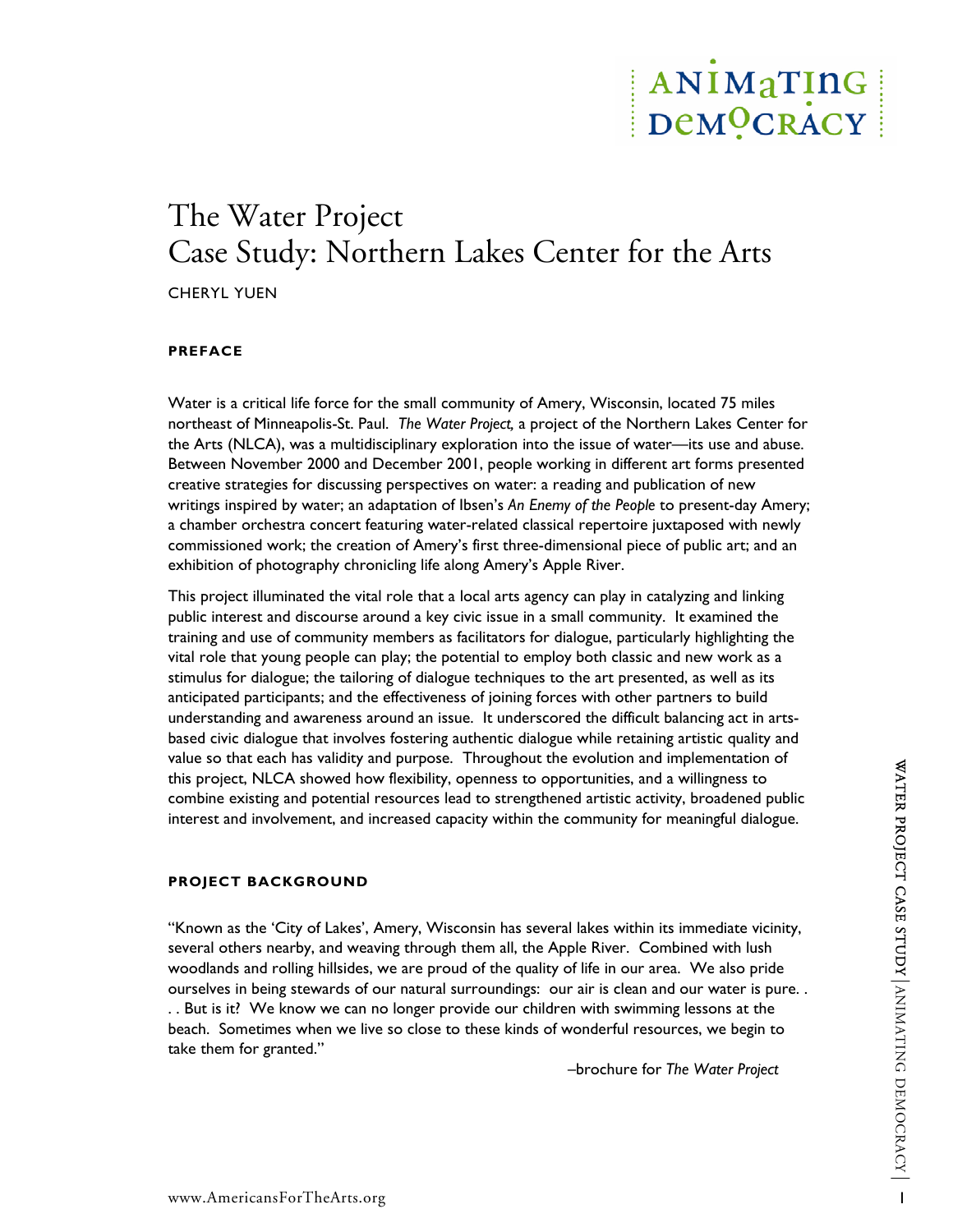Ranked as one of the nation's top small arts towns in *The 100 Best Small Arts Towns In America,*  Amery, Wisconsin, population 2,800, offers a "small town atmosphere, while focusing on the things necessary for a quality lifestyle." Located about 75 miles northeast of Minneapolis-St. Paul, it is experiencing tremendous growth as the Twin Cities circle of expansion extends into the Amery area and surrounding Polk County.

Water is of essential importance in the Amery area, from recreational use and other quality of life concerns to the sustaining of life itself. The impending crisis relates to the general contamination of the water table and available drinking water. Preceding the initiation of *The Water Project* in April 2001, the city government had increased setback requirements for new housing development along the lakes and the river. It had embarked on a program of shoreline restoration to impede erosion on lakeshores and had adopted an ordinance banning highphosphorus lawn fertilizer. In addition, the city had just finished a million dollar cleanup of its landfill, where toxic materials had entered the ground water, and was collaborating with the Wisconsin Department of National Resources to clean up and reclaim four areas of the downtown. Looking ahead, the city had purchased two-thirds of the riverfront downtown, intending to change the historical perception of the Apple River as Amery's "back alley" and turn it into a family and recreational gathering point for the community. Controversy within the community had erupted around economic development, application of chemicals in farming, recreational use of the water, and preservation of the natural environment. There had been little formal discussion of the issue in the community outside of city council meetings. It was difficult for residents to understand the causes, effects, and possible solutions, or to "get their arms around" the multiple aspects of the issue. Because of this, the debate was expected to continue. As the mayor of Amery, Harvey Stower, stated, "Water is and will be the fountain of public dialogue and debate in Amery. It is an issue in which the arts can add clarity and positive direction to that dialogue."

Answering the mayor's call was the Northern Lakes Center for the Arts (NLCA). For over ten years, the NLCA has served as the cultural hub of Amery and surrounding Polk County. Established as a comprehensive cultural center designed to provide local residents with an opportunity to share and develop their creative talents and abilities, its programming has mushroomed over the years. Its multifaceted programming includes a chamber orchestra, community theater, community music school (affiliated with the National Guild of Community Schools of the Arts), rotating exhibitions, specific groups devoted to photography, writing, and quilting, and presentation of outside artists and performing arts groups. It is home to the Robert Gard Gallery, containing various memorabilia relating to Gard's work as a community arts development pioneer in Wisconsin. It annually sponsors symposia on a wide range of subjects and their relationship to the arts including religion and racism. The center is located in a renovated old church, just a couple blocks from the Apple River and the center of Amery. The facility includes one main performance space with seating in the round for 75, a number of music studios and all-purpose rooms, and a magnificent pipe organ. NLCA was awarded the 1996 Wisconsin Governor's Award in Support of the Arts. Hallmarks of its programming are the ongoing integration of professional artists and amateurs, and of young people and adults in its activities.

Over the years, the NCLA had made forays into civic dialogue. When it first opened its doors, it produced a series, Critical Issues Forums, which attempted to bring people together to discuss important community concerns, such as sending troops to the Gulf War and local racial issues relating to Native American treaty rights. However, these forums never included the entire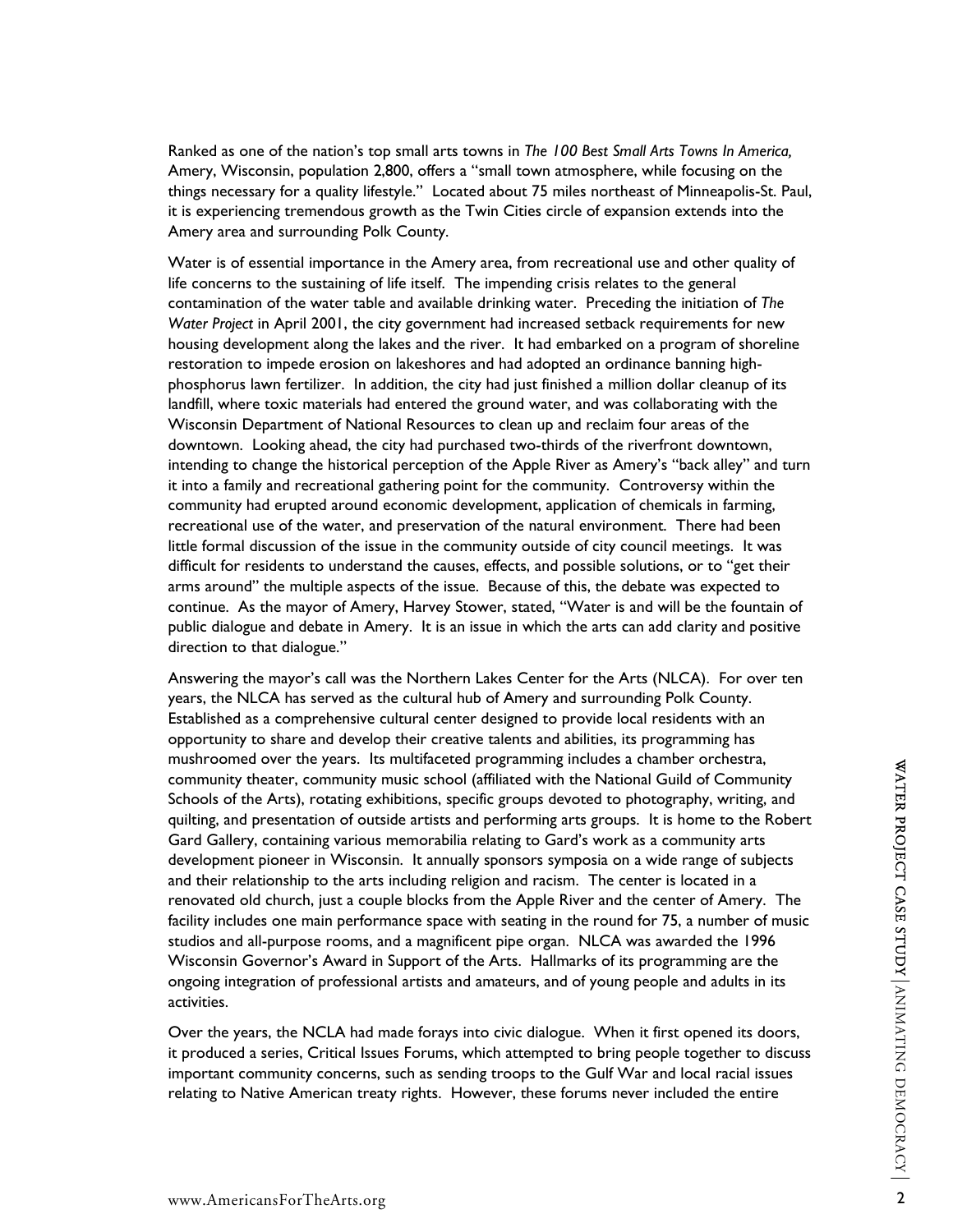community and did not become incorporated into the center's core programming. The Animating Democracy Initiative (ADI) was seen as providing a new opportunity to use its resources as an arts organization to facilitate dialogue around an issue of critical community concern, reinvigorating the function of being a catalyst for civic dialogue.

## **PROJECT DESCRIPTION**

"We could hear the Apple River shouting at us before we saw it. During early spring the water races and churns because of the snow melt. The river's springtime tumbling and rushing noises were only made louder as volumes of water splashed against large boulders and rocks in the river under the bridge. These wonderful sounds made me feel both energized and content, all at the same time."

–*Green-On-Green* by Shannon Willer Schacht

At the core of *The Water Project* was the concept that presentations of multiple artistic disciplines reaching different audiences would catalyze and enrich community dialogue around the issue of water, "opening new ways of thinking" and "a new way of dialoguing." From the start, artistic goals were intertwined with civic goals and intent. It paired professional artists with community artists not only to strengthen and elevate the quality of art but also to explore the multiple perspectives of the issue through classic and new work. It intended to create artwork that would be an ongoing reminder of the issue for the community—and ultimately to challenge the community's notion of what is art, while increasing individual and collective understanding of water and its uses and abuses.

*The Water Project* was originally conceived to include four artistic components, presented over a four-month period, each followed by town hall type of dialogue. Three of the four would involve professional artists from outside of Amery working with community artists to create and present new work. The fourth, although it just involved local artists, would take a classic work and bring it into the present through a collective creative process. Specific planned activities and anticipated participants included:

- The Northern Lakes Writers' Guild, in consort with Wisconsin author Anthony Bukoski, would produce a series of stories, poems, and essays about water and people's relation to it, to be published in the Guild's publication, *Soundings*, and presented at a public reading in June 2001.
- In July 2001 Northern Lakes Chamber Orchestra would perform a concert featuring water music. Smetana's *The Moldau*, which depicts life along this eastern European river, would be paired with a newly commissioned work by Minnesota composer Layton James. James's piece would explore water from many perspectives.
- The Northern Lakes Theater Guild would revive an adaptation of Henrik Ibsen's play, *An Enemy of the People,* centered on the water contamination concerns of present-day Amery and performed in August 2001.
- In collaboration with local artists, Wisconsin sculptor Frank Stone would create a threedimensional public artwork in Amery. The work was scheduled for dedication at Amery's annual Fall Festival in September 2001, normally attracting 10,000 people.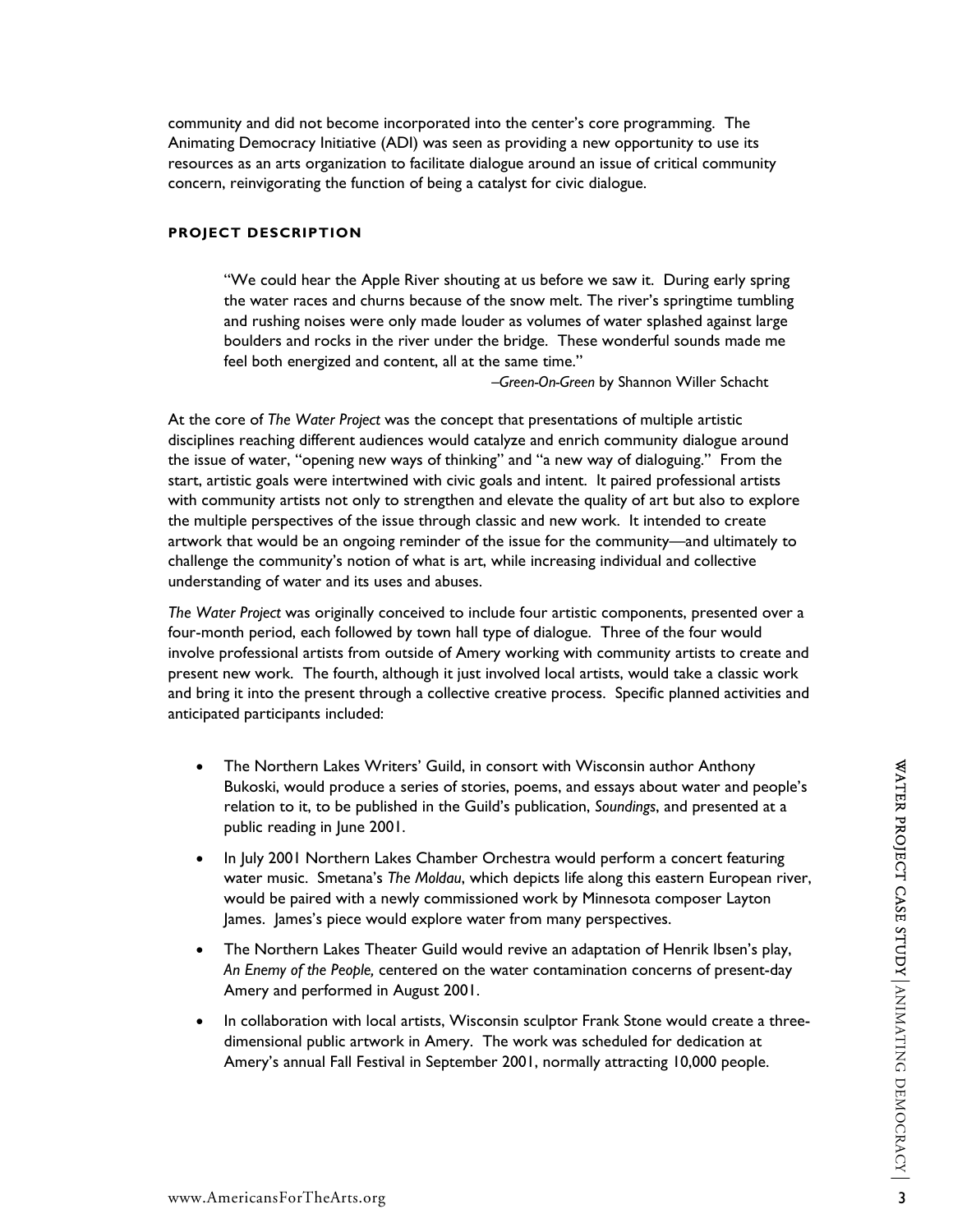The town hall meeting accompanying each of these artistic events was to be led by Amery's mayor. A lifelong social activist and politician, Mayor Harvey Stower was an advocate for increasing community dialogue around civic issues. In addition, he was a fervent community leader who not only supported the arts, but also knew them well. It was hoped that by connecting art with dialogue, understanding among residents about the critical role water plays in the community's quality of life would be increased, thereby clarifying specific local concerns. As one of the participating actors and facilitators, Mike Sullivan, explained, "Art is a way to talk about it [the issue] without telling people what to think."

#### **Discovery and Evolution**

*"People don't change their minds with facts and figures; they change their minds by talking." —*Amery civic leader

In September 2000, project director LaMoine MacLaughlin and Mayor Stower attended the initial ADI gathering of project participants. This meeting was an eye-opening experience, introducing them not only to the diversity of projects funded but also to new concepts of dialogue and the possible forms that it might take within a community setting. This opened the door to a host of possibilities that would help strengthen the basic design of the project and bring greater meaning of the issue to the community's residents.

Prior to this meeting *The Water Project* dialogue component had been planned to follow a town meeting format. This orientation meeting, however, surfaced the idea of other formats that might be more effective, particularly dialogue in small groups. Recognizing that dialogue in small groups would necessitate additional facilitators, and not privy to an abundance of people trained in facilitation, it was determined that the most effective method for gaining this expertise, both for the project and over the long run, would be to train community members. They believed that in this project, as in all other NLCA programs, the facilitator pool should be multigenerational, and, ideally, would be divided into teams made up of one young person and one adult who would serve as dialogue leaders.

Prior to the project's public kick-off, Dr. Patricia Romney, of Romney and Associates in Amherst, Massachusetts, was engaged to conduct a two-day training session for 24 young people and adults, ages 13 to over 70, in February 2001. The aim of the training was to provide contextual understanding of *The Water Project* and the issue, to discuss best practices in dialogue facilitation, and to present and rehearse specific dialogue techniques, so that they could be immediately applied to the project. Particularly effective in the training was Romney's constant modeling of skillful facilitation and of an art-specific orientation as focal points for practicing dialogue techniques. Her underscoring of the idea that one of the most important factors of dialogue facilitation is to "maintain a spirit of wonder" was a lesson that influenced dialogue facilitation throughout the project. She suggests: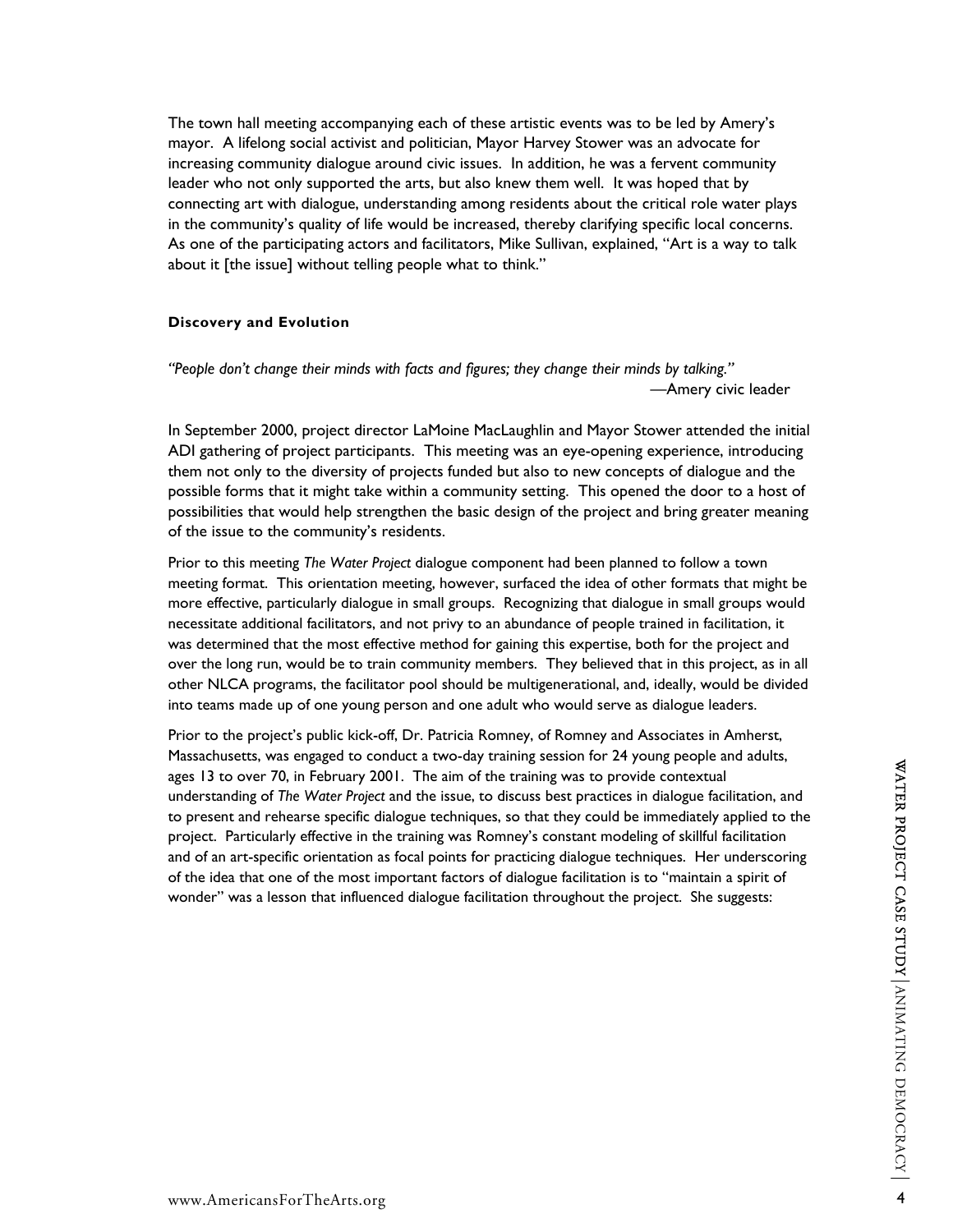Encourage a spirit of wonder and through inquiry encourage reflective responses on the art that is at hand and its meaning in the lives of those participating in the dialogue. Wonder also suggests awe. For dialogue facilitators, this aspect of wonder suggests an awe-filled respectful appreciation for the people who are sharing their intimate thoughts, feelings, and experiences with you. When we bring people together to work on the arts and civic dialogue, we want them to wonder together about what they have seen and heard. This involves questioning their own responses and those of others. It involves respectfully interrogating the work of art. It involves the community-building effort of talking and thinking together from a both/and standpoint, as opposed to an either/or standpoint.

—*Thoughts on Dialogue Facilitation* by Pat Romney

The structure of the training offered the young people in the project an opportunity to take early and continued leadership in the dialogue and other components. After spending an afternoon learning about the principles of dialogue facilitation and trying out techniques, they designed and lead a joint adult-youth session on dialogue facilitation, which helped to establish them as equal partners with the adults. In addition, Dr. Romney credits "a lot of home cooking" as helping "to make the project personal, so that participants relaxed and got to know each other." An unforeseen consequence of these factors was the development of leadership and ownership for *The Water Project* beyond that of LaMoine and the mayor, significantly broadening NLCA's capacity to implement the project, as well as the community's commitment to the project and to the issue itself. As Romney observed of the group: "It was clear everyone was interested in preserving the community and having clean water. . . . They didn't wait for the trained facilitator or for the big draw events. They used the techniques right away to get people talking, and that built momentum over the course of the project."

From the very first test of the facilitation training in late March 2001 with Anthony Bukoski's reading, through the project's conclusion in December 2001 with the fountain dedication, the facilitators continually tested, questioned, and reframed their approaches. Occurring prior to The Water Project's official kick-off, Bukoski's reading of his work provided a facilitation "dress rehearsal." The facilitators learned basic lessons about their roles and about structuring dialogue that they carried throughout the entire project. These lessons can be summed up simply: dialogue facilitation is not a "one size fits all" activity. Additionally, the facilitators recognized the need to know more about how to frame questions, how to bring closure, and other techniques that might be used to encourage and support the process. This resulted in a follow-up training with Dr. Romney in early summer that helped them fine-tune their dialogue facilitation efforts for the remainder of the project.

While Dr. Romney's sessions gave Amery's facilitators a basic foundation in dialogue, what most influenced this component of the project were the lessons they learned through doing. LaMoine MacLaughlin summarized key lessons:

*Dialogue is not discussion*. Very early on we had to arrive at a common concept or perception about the nature of dialogue. We had differing definitions among artists and facilitators, among audience and facilitators. We learned that dialogue is much more than people with different opinions coming together to exchange those opinions, with the more outgoing, more articulate, and more verbal providing more input. Dialogue became for us a very well thought out, organized, and structured involvement of individuals with one another—an involvement that sought and received input from everyone.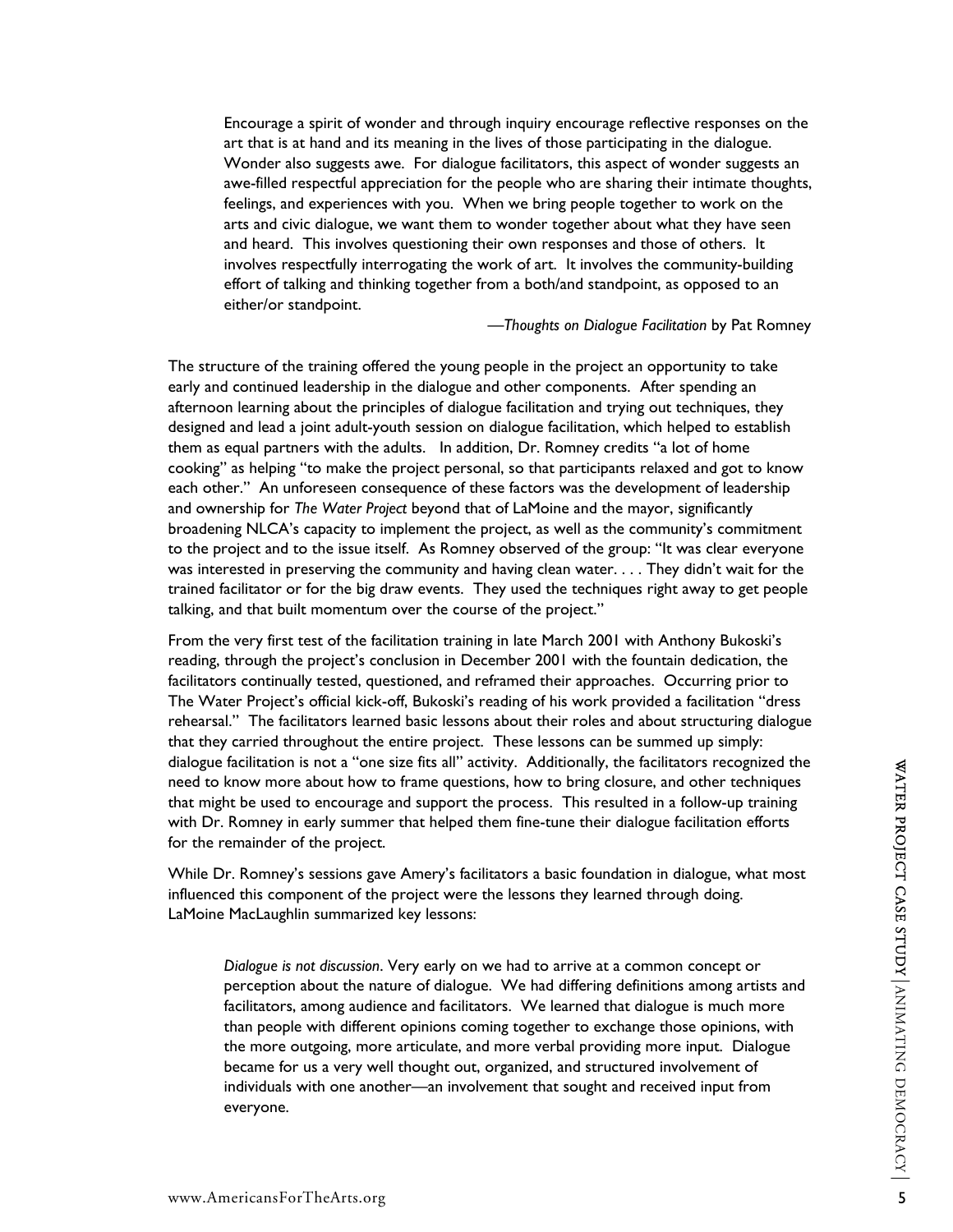*Dialogue works better as it is empirically learned by the community.* It was our experience that our dialogue improved as we better learned to dialogue, and that this came not only from better facilitation of dialogue, but also from the audience better learning how to participate in dialogue activities. . . . A question arose from our audience questionnaires: Can an audience dialogue without even knowing it is doing so? Our audience questionnaires gave us some information that some audience members indicated that they had not participated in dialogue when we knew for a fact that they had. Yet apparently, according to their perceptions, they had not.

*Dialogue causes rethinking of project outcomes and goals*. Initially we were hoping to identify specific policy issues that we might influence, but with the concept of stakeholders, this too became simplistic and secondary. Consciousness raising increasing awareness and sensitivity—as well as long-term results became much more important, but also more difficult to measure.

*Successful dialogue depends upon successful facilitation*. It was our experience that the dialogue facilitators were crucial for setting the tone and for providing the leadership. . . Dr. Patricia Romney's dialogue facilitation training in February 2001 provided the perfect groundwork, both in theory as well as in her role-modeling, for our local people to continue beyond her training sessions. One of the best results of the project was having young people trained and working with adults as facilitators. I think it was important for our facilitators to be trained in a range of dialogue techniques: buzz grouping, the wagon wheel, the web, take a stand, common ground, etc. But we have continued wrestling with dialogue questions which arose: How do you actively draw out input from those very thoughtful people who only participate by listening—always? How do you evaluate dialogue effectiveness? If the audience thinks that it was great, does that make dialogue great? For our future, do certain dialogue methods work better with certain issues? Should certain facilitators specialize in certain dialogue activities?

#### **Artistic Twists, New Opportunities**

The addition of a new concept of dialogue and the formal training of teen and adult community members to be facilitators were not the only components incorporated into the project that provided additional catalysts and opportunities for exploring the issue of water in Amery. In response to a dialogue training exercise based on his photography, Jerry Boucher, a local professional photographer, suggested that the overall project intent might be strengthened with the addition of photography. Coincidentally, at the same time, discussions with the Polk County Water Resources Agent, Brook Waalen, had uncovered the existence of historical photographs that documented the development of the County's lakes and rivers. The idea emerged that a comparative exhibit of contemporary views of the Apple River and historical views might inspire thinking and dialogue about the water issue. The NLCA's Photo Club embraced the challenge of documenting diverse views of the Apple River, including its use, abuse, and beauty, from its source to where it flowed into the St. Croix River. In addition to an exhibit mounted at the Center, the Photo Club planned to develop a touring exhibit that might be taken to the schools to open dialogue among the area's youth about the issue. This last component was seen as one that might further attention on the issue of water after the ADI project's official conclusion.

The project composer, Layton James, who in addition to being a musician was an avid fisherman, introduced NLCA to two environmental videos on water issues. The first, a 1937 WPA-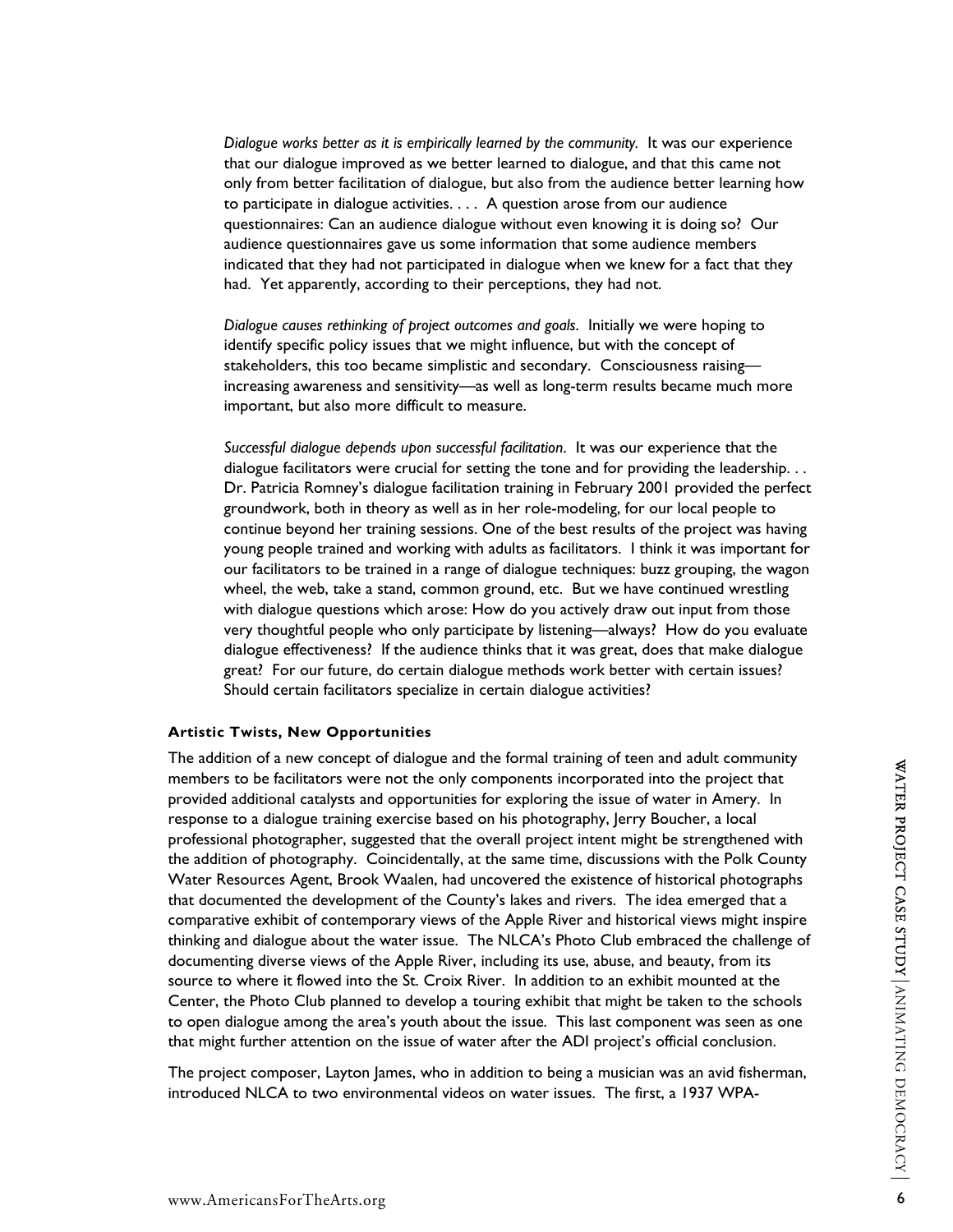produced black-and-white film, *The River*, chronicled the Mississippi River with the advent of harnessing electrical power produced by water. The second, *A Storm on the Horizon*, was produced by a local branch of Trout Unlimited and was aired on television as a news segment. It described the erosion of a nearby Wisconsin trout stream due to growth. Although *The River* was produced almost 75 years prior to this project, it echoed the similar warnings about the dangers of erosion, although couched in a different context. These two contrasting treatments became the foundation for building the community's understanding of the issue. They were immediately incorporated into the project and first used as part of the facilitator training to insure a common ground of knowledge among all the facilitators.

Several other unpredicted occurrences lead to additional changes in the project design that created new dialogue possibilities. First, an official kick-off to the project was added to build community awareness about the project and water issues and to initiate dialogue. Planning its kick-off for Earth Day 2001, NLCA piggybacked on this recognized environmental awareness day to focus community attention not only on the water issue but also on its project. Second, an unforeseen community scheduling conflict with the July concert of the Chamber Orchestra opened the door to experimenting with the use of multiple arts disciplines as a stimulus for dialogue as it was rescheduled for the same weekend as the opening of the photography exhibit.

The uniqueness of NLCA's efforts to bridge the arts with dialogue around a significant public issue attracted the interest of Wisconsin Public Radio. The initiative of this small community became the subject of a radio documentary on the Water Project, which was aired in August and early September 2001 on *Spectrum West*, a weekly program highlighting the arts in west central Wisconsin.

#### **Help from Unexpected Places**

Ironically, in the spring of 2001, nature helped build interest and credibility for *The Water Project*. There was an unusually high flood level among local rivers, including the Apple River. The river flooded so high that one of the local dams was nearly washed out and the Wisconsin Department of Natural Resources had to allow more water through the dam to ease water pressure. The impact of this was the visible alteration of a beautiful and rather large lake and shoreline to a much narrower channel with a very muddy shoreline. Residents were anxious,

not only about losing their lake, but also about decreasing property values.<br>The flooding spurred further development of alliances with other organizations in the region<br>invested in environmental and water-related issues. The flooding spurred further development of alliances with other organizations in the region invested in environmental and water-related issues. Brook Waalen, the county's water resources agent, had been in discussion with the Center about the possibility of using it for a series of meetings related to concerns about the Apple River. Not only had the Center been seen as a neutral setting for such a gathering but also the initial *Water Project* activities had brought increased visibility to the issue. He hoped that from these gatherings an organizational structure might arise to oversee issues relating to the river and to provide a sounding board for public concerns. Through sponsorship of these meetings, the Center assisted in the development of the Apple River Association, but also attracted people unfamiliar with the Center to its facility. Approaching the Center to produce an environmental play was the Balsam Branch Partnership, an organization similar to the one formed for the Apple River, but concerned with the entire local watershed. After viewing the reaction to the production of *An Enemy of the People*, Jane Johnson, president of the Partnership recognized: "It used to be that I could think of art as a refuge from the imperfections of the world; I can't say that now . . . art can plant a seed which [we]can then carry forth." Although the production of the environmental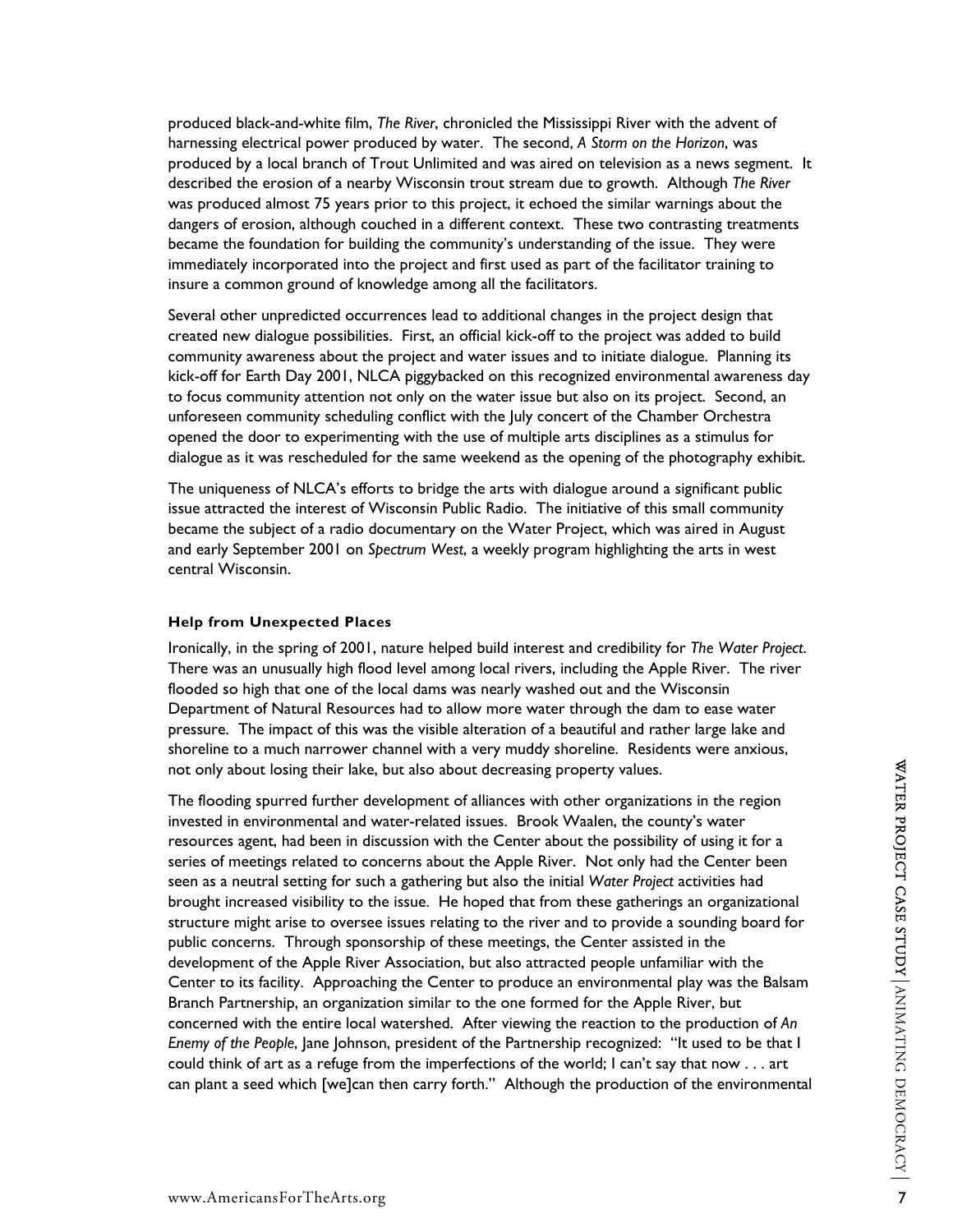play did not happen during the initial project, the discussion about it set up the promise of future activity.

## **On with the Show**

"If we can draw people in, we will inspire them and help them change their ways." —Bridget Traxlor, facilitator and high school senior

*The Water Project* was launched in Amery on Earth Day 2001. This kick-off event, attracting almost 50 local residents, was billed as a "community discussion about the issue of water and its importance to life in our community, from recreational use, to business to economic development needs, to life-sustaining necessity." It featured the WPA film, *The River*, and the Trout Unlimited news segment as the focus for dialogue. The first real venture into community dialogue around the issue, this event proved critical in introducing the issue to the community and facilitating its understanding of how the community's patterns of water use "hit home." Along this line, one of the most poignant moments to come out of the dialogue was a story from a young person who lived along the Apple River. She told of observing her elderly neighbors regularly emptying their kitty litter box into the river just upstream from her house. Ultimately during the course of the project, the elderly couple stopped their kitty litter disposal practice. This early story became a mantra for the project that was told over and over again as one small, but significant example of how consciousness-raising can lead to change when there is increased understanding about the implications of individual actions on a community.

The first arts event of the project was the Writers Forum in June 2001, where the members of the Writers Guild, working under the guidance of Anthony Bukoski, read their writings about water. These poems and stories considered water in a positive light as an image conveying a personal reason for living in the Amery area and as a source of creative inspiration. Interspersed between readings, teams of facilitators invited the audience to discuss the work. Questions progressed from consideration of the author's use of water within his/her work to how the writing precipitated thinking about water in a new or different way, employing the dialogue technique of buzz groupings—pairing individuals to share responses to a specific question. This method was used because it was quick, easy to explain, and worked logistically. After the readings were concluded, the wagon wheel dialogue technique encouraged audience members to consider: "Which writing stuck in your mind and what about the issue of water do you carry away with you tonight?" The wagon wheel placed participants in two concentric circles facing each other. Pairs of individuals facing each other were able to share responses to a question. The circles were rotated so different pairs of individuals could engage in dialogue on the same or different questions. One writer commented: "The formal dialogue structure was a great stepping-off point for informal discussion during the reception. Conversation was about the issue of water and people were more willing to talk to the artist."

Presented in early August 2001, NLCA/Theater Guild's adaptation of Ibsen's *An Enemy of the People* blurred the lines between art and dialogue, and fiction and reality. Ibsen's play, dealing with water contamination concerns and public discourse related to it, was adapted to presentday Amery and the issues facing its shoreline development efforts. Although critical parts of the original play were used intact, the actors invented most of the text to bring it into the present. In the town meeting at the climax of the play in the fourth act, the protagonist defends his stand against growth in light of public safety. In this production the town meeting became one that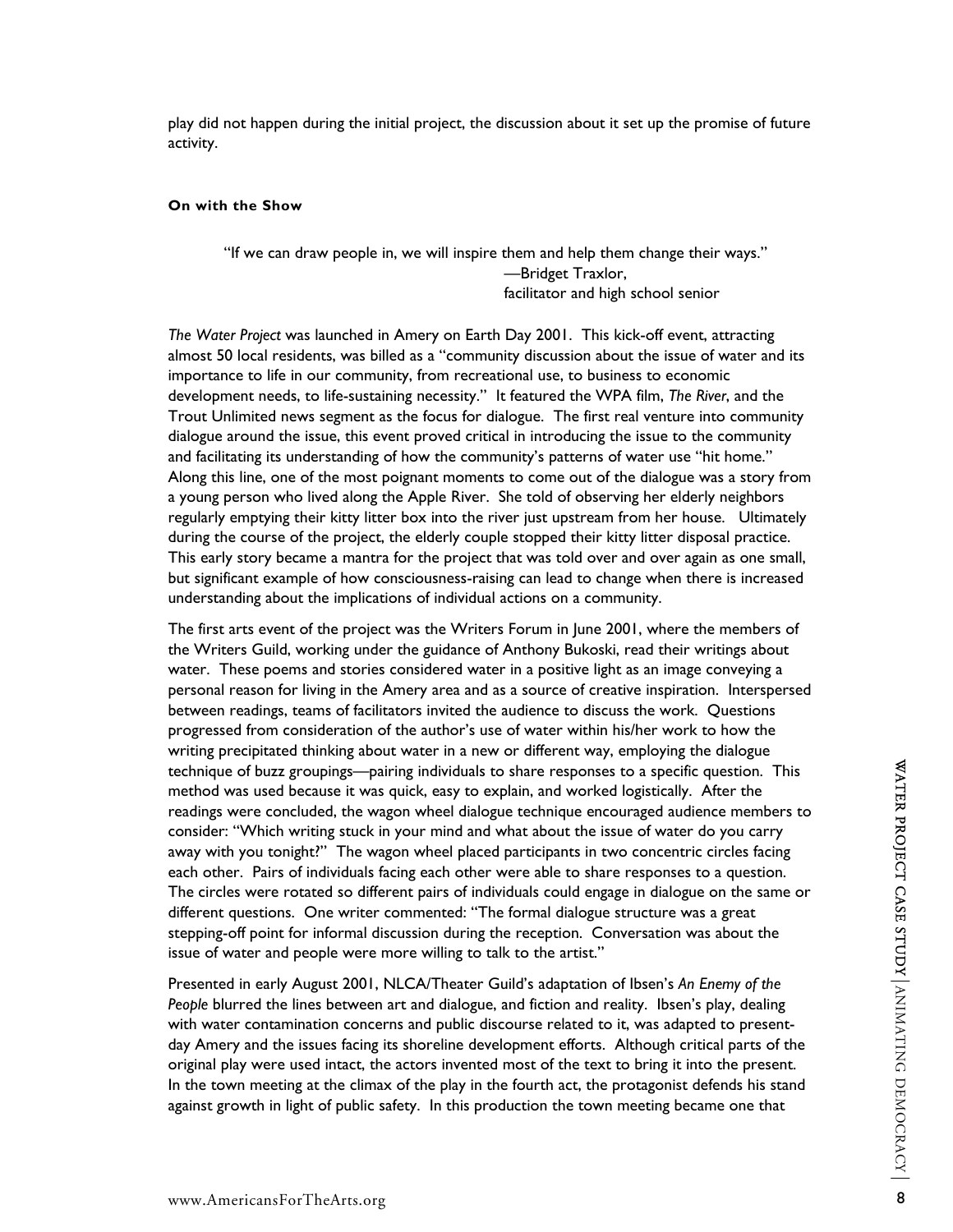included both the performers and audience, all engaging in dialogue around the issue of water. Incorporating the dialogue into the play raised many questions for the actors: How do you balance the art and the dialogue? How can both the art and the dialogue be developed and experienced as a whole, without either being subservient to the others? LaMoine MacLaughlin described that at certain points in the rehearsal they had to discuss and decide: Is it dialogue now? Are we returning to theater now? In the end they decided that both were one and that the most effective way of striking a balance was to use the common ground dialogue technique. The actor/facilitator engaged the audience by asking each audience member to show his or her agreement with a statement by standing up. Questions ranged from asking how many people lived by water to how many swam at Amery Beach to how many had thrown a pop or beer can in the river. A surprising moment occurred at one performance when the audience was asked whether they would be willing to have their taxes increased to clean up the water; all but three of the sixty-plus in attendance stood up.

Post-performance dialogue helped move the conversation from personal perceptions to connecting to issues happening within the community. Using buzz groupings, a technique used at almost every dialogue because of its ease of use and comfort level for most participants, questions concerning the play's connection to real life and how the residents of the area might react to the play's scenario formed the core of the dialogue. One of the actor/facilitators observed how blurred the line between the two had become for one audience member when he asked: "Is this for real or is this a play?"

In early October 2001, the back-to-back photo exhibit and music concert provided an opportunity to try an interdisciplinary approach. Like the play, the exhibit, consisting of thirty photos by local professional and amateur photographers, was intended to present diverse views of the Apple River, including the effects of pollution, use of the river for recreation and industry, and the river's natural beauty. Questions that arose during the selection process here, as well as during the play development and public art creation, forced NLCA artists to grapple with another central concern: How do you keep the art from becoming propaganda? Where is the line dividing political art from something that is not art at all? How do you avoid irrelevance on the one hand and political contrivance on the other? The answer was perhaps best articulated by LaMoine MacLaughlin: "We are always exposed when art becomes a tool, a means for something else and not an end in and of itself."

Creating an authentic dialogue experience at an art opening presented a new set of challenges. Recognizing that most of the participants of the dialogue would be standing and might have had different amounts of interaction with the work prior to the dialogue, the dialogue format incorporated all of these factors. Using the Take a Stand technique, a series of statements were read and participants were asked to move to parts of the room designated as strongly agree, agree, disagree and strongly disagree. Statements included: *The photos represent perceptions of the river that I have never considered. Tubers are careless about waste when they tube down the river. I am concerned about the health of the water in our area. It is the job of elected officials to take care of water problems.* Group dialogue ensued around the reasons for individual choices. This group dialogue transitioned into a series of questions that were more personal reactions to the art and the content of the photos. Bridget Traxlor, one of the young facilitators, observed that "personalization brings out a deeper level of conversation." Using the dialogue to clarify personal opinion, individuals were asked to personalize responses by standing next to the photo that best demonstrated where they might most like or least like to live. Participants were encouraged to question the photographers about the circumstances and contexts surrounding particular photographs. This probing brought out fruitful conversation about the issue, in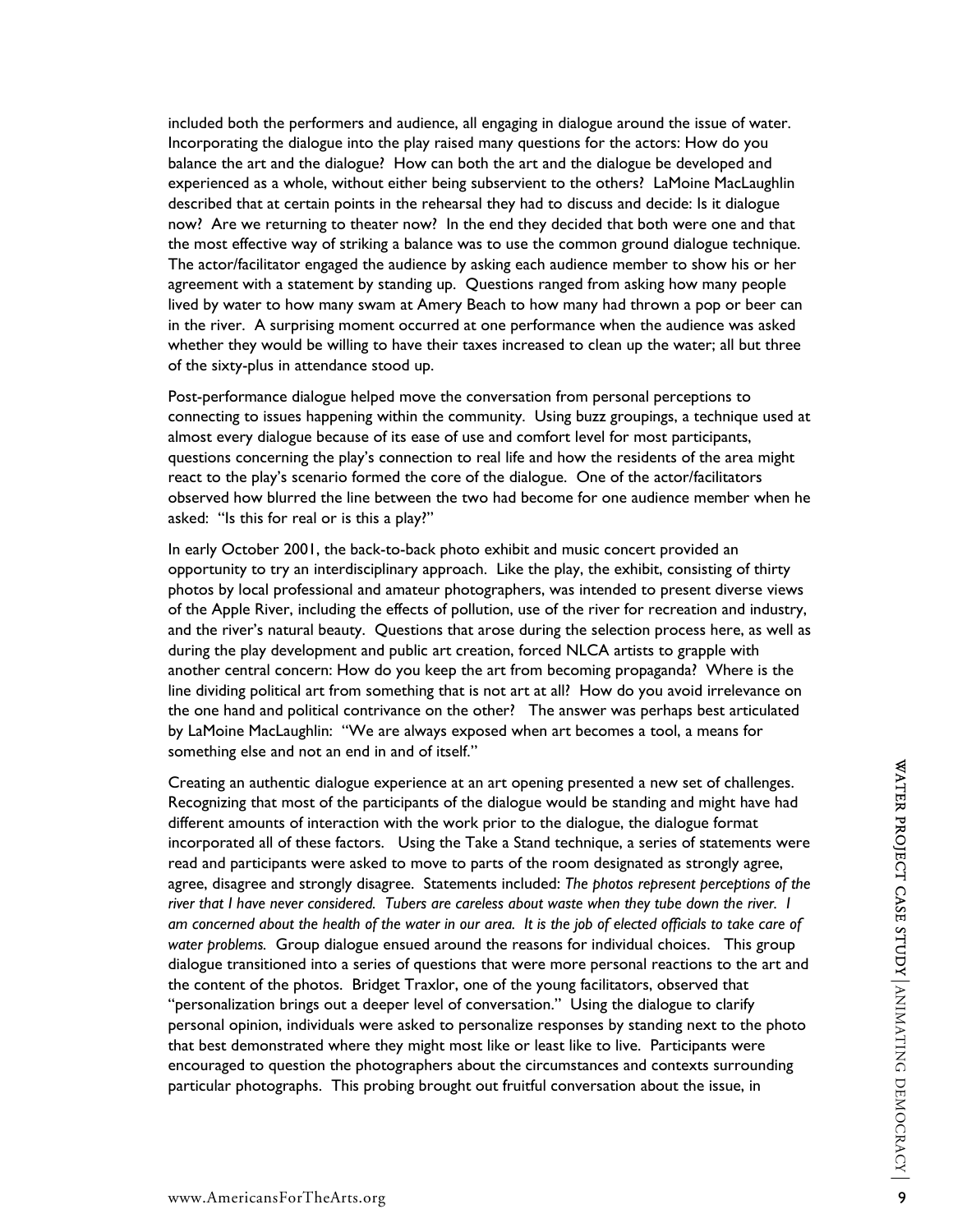particular, acknowledgement of fellow residents' blind-eye to the implications of their abusive actions.

The photo exhibit proved to be especially successful in terms of both dialogue and exploration of the issue. Written evaluation surveys showed that the photo exhibit drew the largest number of people. It was seen as the most factual and informative event, based on both the artwork and the dialogue. In addition, it was the one event at which participants experienced the greatest amount of participation in the dialogue.

Of all *The Water Project* events, the music performance was least successful in raising consciousness about the issue, but was among the most successful artistically. The program juxtaposed Layton James's new work, *Water Music*, with Smetana's *Die Moldau*. Both pieces described life along the water, including: Smetana's "Forest Hunt," "Peasant Wedding," and "The Moldau in its Greatest Breadth," and James's "Lament for the Big One that Got Away" and "Fireworks Over the Lake." The performance of the Smetana work was mentioned most often as the artistic highlight of the project. Despite the use of buzz grouping questions that attempted to move the audience from responding to the music to making the connection between the music and the issue, the dialogue focused primarily on the music. Evaluation surveys suggested this might have been due to the fact that the dialogue was seen as enhancing appreciation of the music, not the issue.

The most "risky" artistic endeavor in *The Water Project* was the creation and installation of the fountain, dedicated in December 2001. Risk was compounded by the community's lack of experience with three-dimensional public art. Everything about the project had to be invented anew, from determining methods of gathering input, to introducing it to the community, to maintaining it after it was installed. From the onset, the intention had been to encourage broad public dialogue during the creation process. Input was solicited from everyone: the elderly, students, city council members, and local business representatives—anyone who expressed an interest. However, reflecting on this experience, LaMoine MacLaughlin was not sure whether the artistic product resulting from the dialogue truly encouraged reflection and dialogue on the issue. "We may have had too much public involvement. When you seek involvement and get it, then there is a strong urge to use as much of it as you can. The result can be disarming. Our public art was not at all what was originally expected, although I am not altogether sure what original expectations were. Frank Stone, the artist, has said correctly that the Northern Lakes public art, *Bobber and Battery*, evokes two responses from the public: It raises two questions—Is this art? and What is art?—and it makes them smile. Perhaps this is the ultimate we can ask of public art." *Bobber and Battery* does incorporate a multidimensional perspective that permeates *The Water Project*. Very simply rendered, a red-and-white-painted bobber was placed in the river representing the recreational use of water, while the battery placed on shore shoots water into the river. This constant stream of water represents the major contaminant of water, mercury.

## **OUTCOMES AND SUCCESS FACTORS**

"This project was a bold thing to do. It's hard to put tangible things in abstract thoughts. It opened people up to a new way of thinking."

—Amery civic leader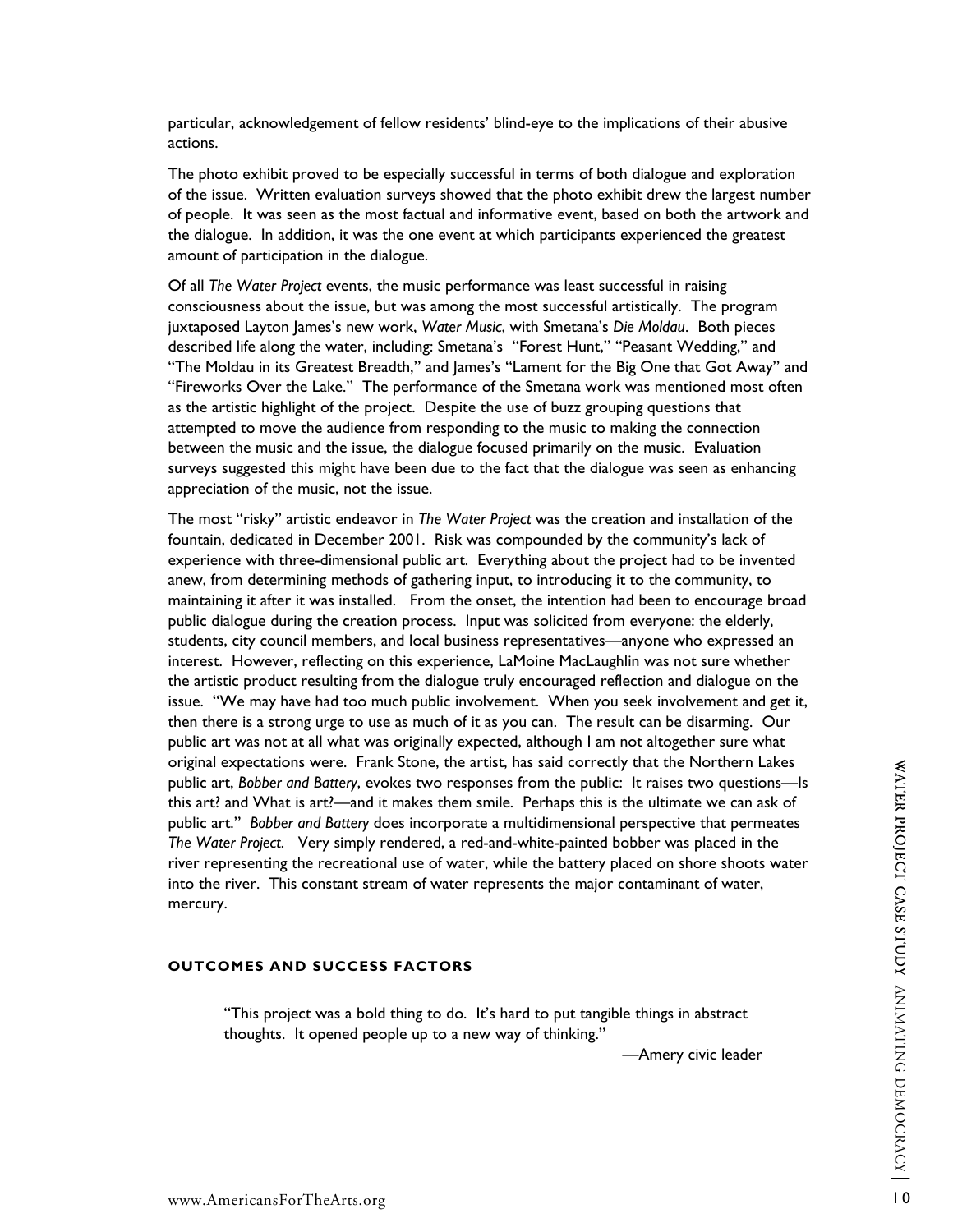For the Northern Lakes Center for the Arts, The Water Project proved to be a significant catalyst for community-wide exploration of water use, which established a process of linking the arts with civic dialogue in a way that will endure beyond this project. Key to the project was the organization's willingness to remain open and flexible to every opportunity that might advance community awareness and dialogue around water issues. This allowed the project, its participants, and the community to embrace and respond to individual concerns and gather a dynamic energy that only comes from sharing common priorities among partnering entities. As the area's local arts agency and the primary coordinator of arts activity in the region, it used its existing strengths as an established community gathering place with a multidisciplinary focus and intergenerational approach to expand its position within the community, while building greater long-term internal capacity. The artistic diversity of the project did attract different, as well as overlapping, audiences, reaching almost 65% of the community and involving nearly a hundred artists.Being a relatively small organization in a rural community worked in its favor as NLCA could move quickly, do "a great deal with a little budget," and experiment with a multitude of entry avenues, both artistic and civic, to reach its residents, invite them into the dialogue, and bring needed attention to the issue.

*The intergenerational involvement of young people and adults as key players and partners in every aspect of this project was critical to building the leadership, energy, and momentum necessary to implement the project successfully.* Working side by side with adults in all aspects of the project as artists, facilitators, and leaders—the young people played a critical role in framing the dialogue, contributing their aesthetic values, and cultivating an environment that respected and welcomed learning. One of these young people was Laura Johnson, a senior in high school at the time of the project, who participated not only as an actor and facilitator but also as a spokesperson at two national ADI gatherings and as the primary analyst of the written evaluation data. The mutual regard garnered between young people and adults acknowledged the importance of every person's responsibility to be a contributing member of the community. Liz Stower, another young facilitator, explained the importance of young people's active involvement: "students can care . . . getting involved in projects like this is a way to show people that we do care." The conscious incorporation of different generations' perspectives bolstered the importance of including diverse viewpoints within the project.

*The use of outside resources, both artistic and dialogue resources, substantially strengthened the quality of the art and dialogue, elevating the effectiveness of the entire project*. Contributing artists Anthony Bukoski, Layton James, and Frank Stone provided not only their creative talents and guidance to the community's artists but also their willingness to work with the NLCA in evolving its concept of the relationship of art and dialogue in exploring civic issues. Dr. Patricia Romney, in providing the tools of dialogue to a broad cross-section of young people and adults, created a local capacity to expand as well as to deepen the potential for meaningful dialogue that would not have been possible otherwise. Unexpectedly her dialogue training led to a group of invested community members, who not only contributed to a heightened level of dialogue, but also broadened the base of leadership for the project.

*The artists from the community involved in this project appreciated and benefited artistically from the challenges posed.* In the focus group evaluation sessions, artists from all disciplines commented on the positive impact of the artistic rigor and stretch required by this project and the satisfaction gained in being able to rise to that level. The musicians were proud to have the opportunity to premiere a piece of music, while being challenged technically by a piece from the classical repertoire. The addition of non-string musicians to the chamber orchestra was a first, bringing another new artistic dimension to their work. Both the writers and the photographers commented on positive implications of having a specific theme dictate their creative process.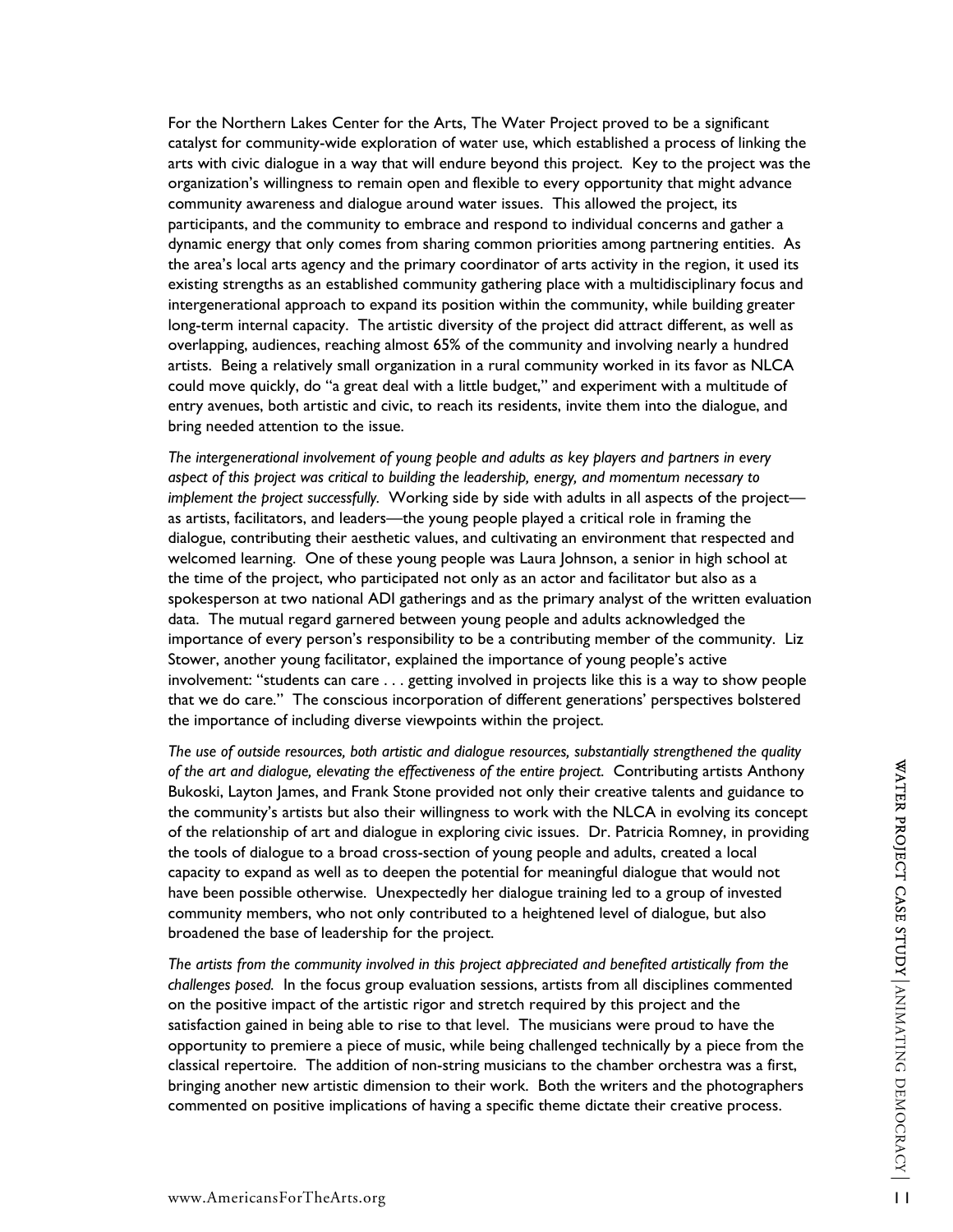Although they would not always want to work that way, they valued the creative dilemmas it presented and questions that encouraged them to look at their work in a different way. For artists in each discipline, the project triggered an expanded concept of the purpose of art. They recognized that the conscious infusion of dialogue during the creative process, as well as after a performance, had strengthened their artistry and furthered their creative growth.

*Dialogue formats reflected the overall project's purpose to build awareness and understanding about the issue, as well as about art.* Although the community facilitators learned early in the project that different art forms and presentations demanded different types of techniques to engender meaningful dialogue, each dialogue reflected similar intentions. One approach aimed to balance the audience's attention and understanding of the art experienced, their reaction to the art, and the art's connection to water issues. For example, at the dialogue that accompanied the dedication of the public artwork, a series of questions was posed: "Is this art? What would you title this piece? What was your first impression of the piece? Does this reflect Amery's water priorities?" In many situations this conversation was amplified with an opportunity for the audience to have direct dialogue with the artists. The concluding exercise used at the play, the music performance, and the public art dedication—the web of commitment dialogue technique—encouraged participants to express publicly what they gained from the experience and to consider their personal and civic responsibilities around water issues.

*The active involvement of the mayor throughout the entire project added to the credibility of the effort, as well as brought greater attention to the issue.* A passionate supporter of the arts, Mayor Stower played a significant role at every artistic event by providing a context for water issues in Amery, as well as a connection to the art. His persistent belief in the importance of this effort for Amery and the inspiration it could provide to other small communities permeated his involvement.

*The civic impact of this project was evident through the alliances made with new community partners that had aligned interests in the water issue.* With nature providing increased visibility for water issues in the spring of 2001, the County Water Resources Department and Balsam Branch Partnership sought NLCA's assistance in furthering their action-oriented agendas. Partnership with these entities served to expand the dialogue around this issue, and elevate NLCA's position as a key community player. NLCA is credited with being the catalyst for the establishment of an Apple River Association because of its willingness to serve as a central venue for dialogue among residents and the county water resources department. As one civic leader observed, "Out of these meetings came a group of really concerned individuals who don't necessarily agree, but who have pulled together to address this issue."

*The project successfully integrated the use of formative evaluation methods in fine-tuning its dialogue techniques and gauging community involvement and understanding of the issue.* Early in project implementation, LaMoine MacLaughlin worked with Rebecca Schaffer, one of the ADI evaluation specialists, to create an audience/participant survey and focus group protocols appropriate for the Water Project and this community. The surveys were religiously distributed at arts events, providing valuable information on the effectiveness of both the art form and dialogue techniques to draw meaning to the larger issue. Focus-group meetings of significant project stakeholders the writers, musicians, actors, facilitators, and community and public officials—provided a qualitative barometer of artistic, civic, and dialogue impact. In both cases, results verified that this project had advanced awareness and understanding of the water issue, as well as had contributed to a heightened level of artistic expression and accomplishment.

As Northern Lakes Center for the Arts moves ahead into future programming, it has already begun to incorporate what it learned from this project into program design of other projects. In